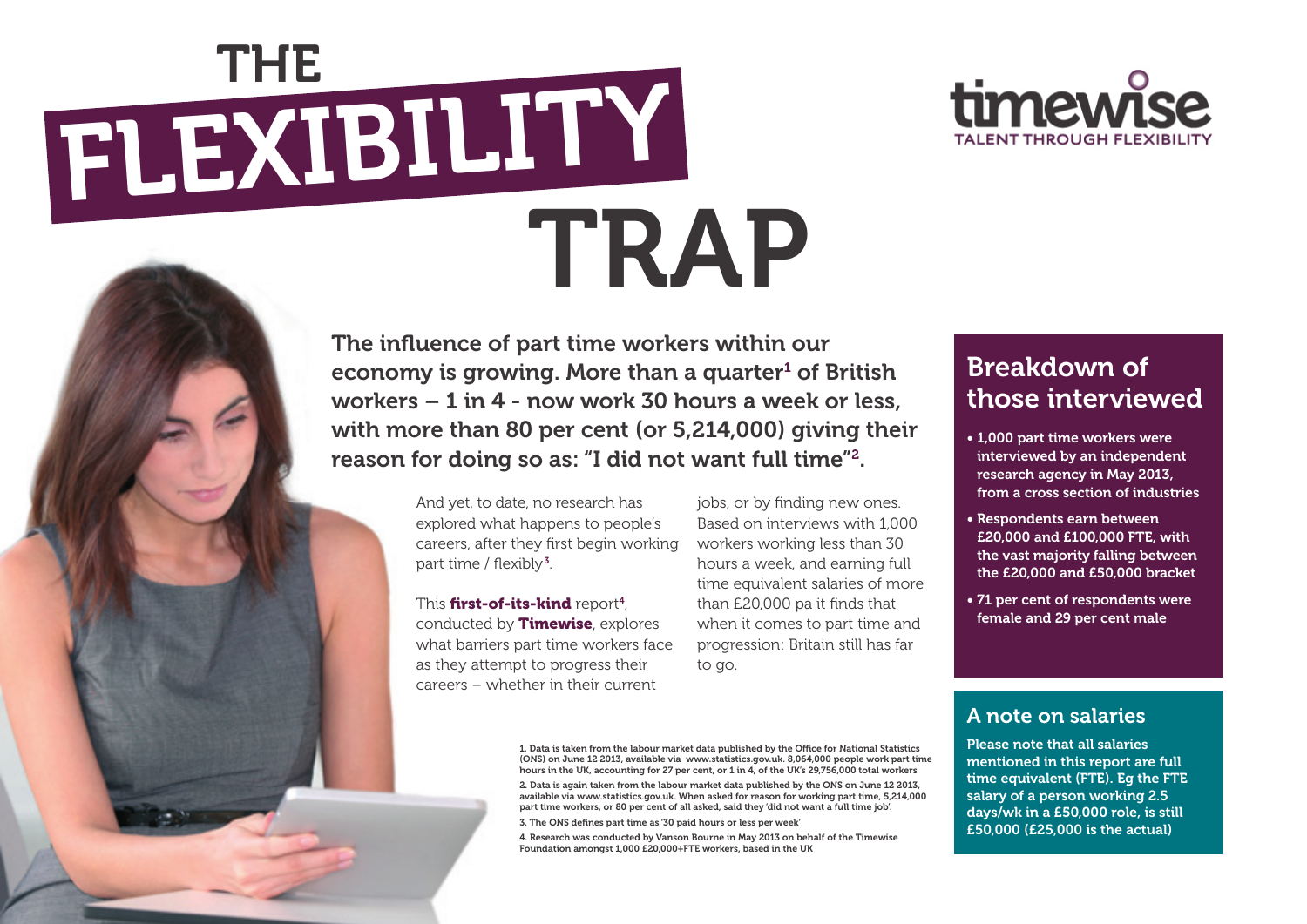## KEY FINDINGS

- More than three quarters of respondents (77 per cent) say they feel 'trapped' in their current part time jobs, because of the perceived lack of good quality part time vacancies to move into5.
- 81 per cent say the part time job they are currently in is at least a step down, or at the same level, as the last full time job they held.
- More than a quarter say they are overqualified or overskilled for the job they are currently in (29 per cent).
- Around two fifths (41 per cent) of respondents have 'traded down', ie taken jobs beneath their skill and full time equivalent pay level.
- A small but significant number of respondents - 16 per cent - said their current part time role was 'at least one step up' from their last full time job.
- Virtually all respondents (99 per cent) said they wished employers would make it clear when a job can be worked part time or flexibly, at point of advertising the role.



5 Research conduced by the Joseph Rowntree Foundation and Women Like Us in March 2012 found that just 3 per cent of all advertised vacancies on the jobs market are for part time jobs paying £20,000 FTE or more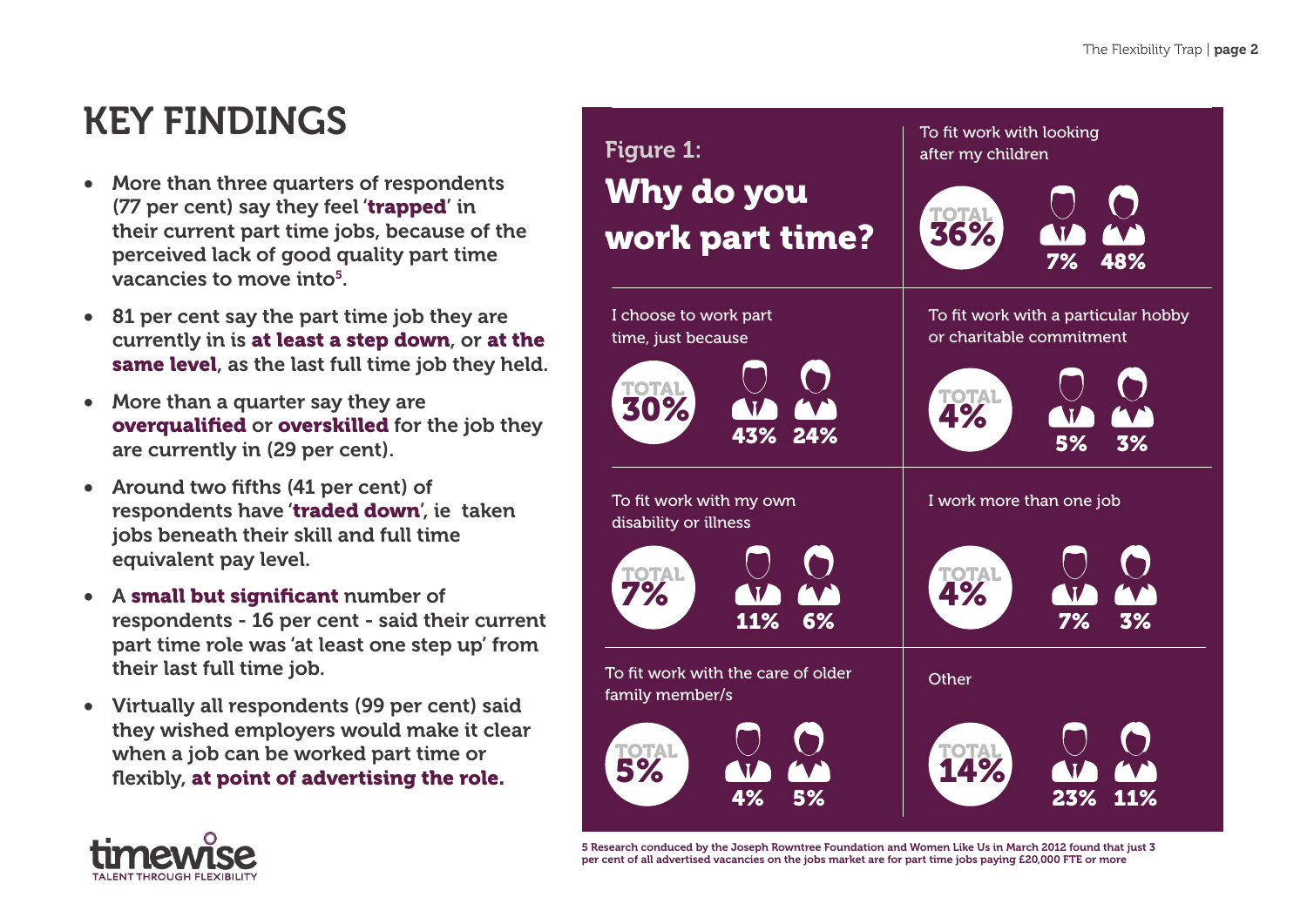## Part time and the plateau

Many respondents reported reaching a 'plateau' in their career, since deciding to work part time. While 74 per cent rate their employer's flexible working policies as 'good, very good or excellent', the near same amount, nearly 3 in 4 respondents (73 per cent) say they haven't been promoted once since they started working fewer hours.

77 per cent<sup>6</sup>, or more than 3 in 4 respondents reported that the additional difficulties of finding good quality, **openly advertised** part time vacancies **makes them feel 'trapped'** in their current roles, with more people feeling "trapped" in the lowest salary band (£20,000- £30,000FTE) than any other.



Figure 2: Left a job because of difficulties experienced working flexibly (1 in 10 respondents)

Nearly two thirds of all respondents (63 per cent) say they believe that promotion with their current employer would only be possible by increasing their hours. More than a fifth say they: "wouldn't even expect to be promoted" while working part time (22 per cent).

Just over half of respondents say they feel as valued as full time colleagues in their office (54 per cent). However, a significant portion, just over a third (34 per cent) do not, with around 1 in 10 going as far as to say they feel "invisible" in their company (11 per cent).

More than a quarter of respondents (28 per cent) have thought about leaving their job because of difficulties they have experienced in trying to work flexibly, with a further 10 per cent having done so already.



Figure 3: Thought about leaving a job because of difficulties experienced working flexibly (1 in 4 respondents)

6. Research conducted by the Joseph Rowntree Foundation and Women Like Us in March 2012 found that just 3 per cent of all advertised vacancies on the jobs market are for part time jobs paying £20,000 FTE or more 7. Only asked of respondents who said they would expect to have to downgrade their salary and level of seniority, when looking for new work (70 per cent)

#### **JOB SEARCHING** and 'backsliding'

7 in 10 respondents say that if they were looking for a new job with part time hours now they would downgrade their expectations of salary and level of seniority.

Of this group, nearly a third expect that they would have to backslide by 2 or more levels. Furthermore, of the 70 per cent of respondents expecting to have to accept a salary cut, the average sacrifice is £6,730 FTE, with people with children expecting to take home £436 less than those without.

The belief that you have to 'backslide' in terms of both position and salary, was highest among those in the lowest salary bracket (73 per cent of those earning between £20,000 and £30,000 FTE).

41 per cent of all respondents said they had already lived this process, having, at some point in their career, taken a job that was beneath them in terms of skill and pay.



Figure 4: How much people expect to lose, in terms of FTE salary when looking for part time jobs<sup>7</sup>

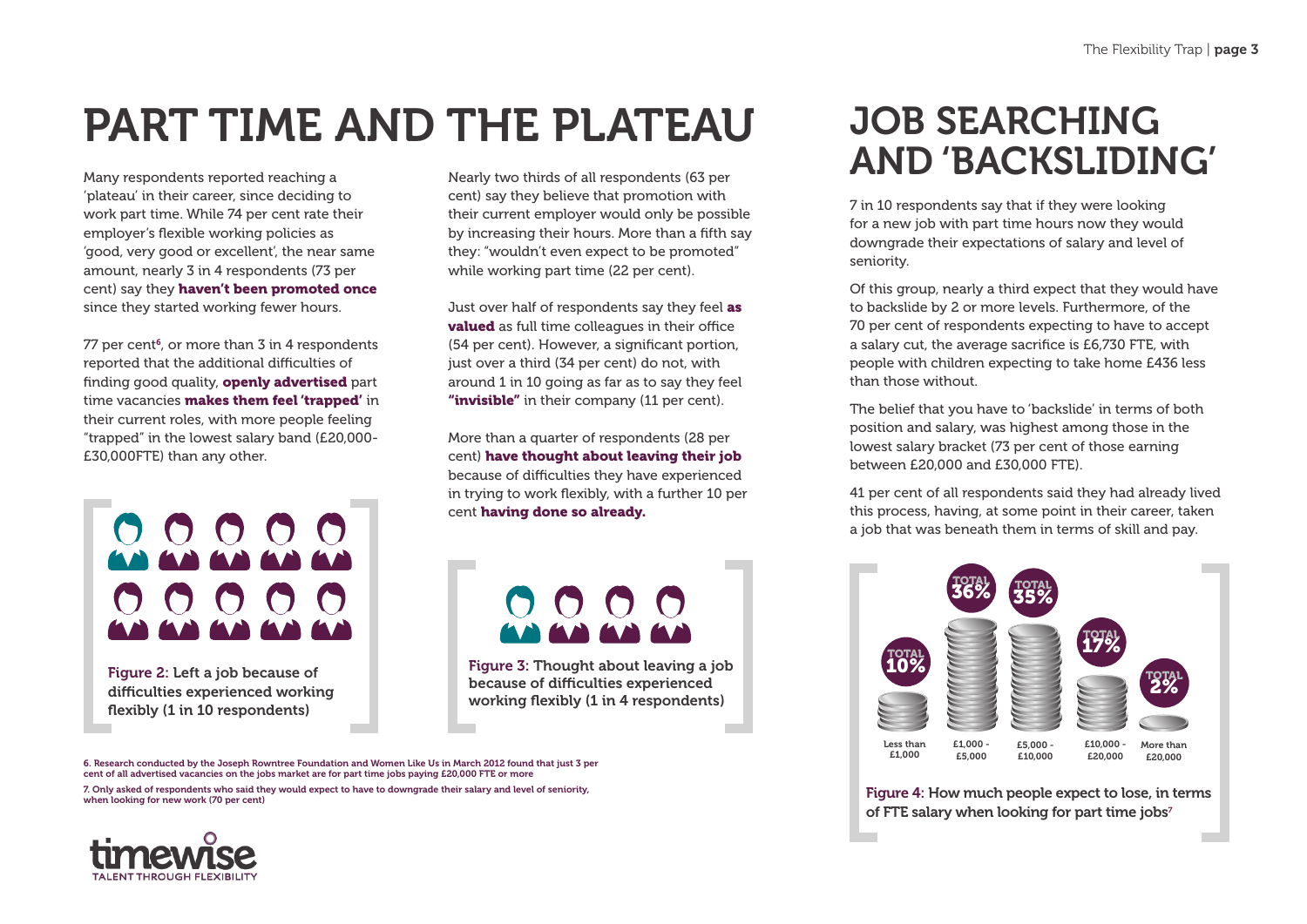### **CONFUSION** over 'when to ask'

Our research highlighted real confusion over the process of asking for flexibility when applying for / accepting a new job. Nearly 2 in 5 respondents worry about 'when to ask', with 52 per cent saying that doing so makes them feel nervous or very nervous. 42 per cent fear that even asking the question will damage their chances of getting the job. The most nervous respondents in this instance were parents, looking to fit work with family.

Virtually all surveyed (99 per cent) would like employers to **openly state** whether they would be are open to part time or flexible working hours, for the right candidate – at the point when the role is advertised. Our research also identified that part time workers would like to see more visible role models of successful senior level flexible working, to help counter the perception that 'it cannot be done'.



## **CASE STUDY**

# "My dream part time job became its own trap"



Helen Reid is 34 and lives in Hertfordshire\*. She has a son who is 4 and an 18-month-old daughter.

I have worked for the same major UK financial services company for more than 10 years. I joined on the graduate programme, and enjoyed swift and steady progress until I went on maternity leave with my first child.

Before this time I headed up a number of successful deals. I was promoted 3 times and my last few moves resulted from being headhunted internally

by another team. At the time of my first maternity leave I was an Assistant Vice Principal and knocking on the door of my next promotion to Vice Principal.

After returning, I requested a 4 day week. I was told I could not return to my original team on this basis, but that a new team was being created where I would be able to use the same skills effectively.

I was moved away from a client facing team, working on all the major deals, to a secondary role – essentially supporting the deal leaders. I had inadvertently placed myself in a team that had a ceiling on it in terms of promotion, i.e. no one above Assistant Vice Principal. And of course, I was already at that level, from the start. I have been at that level for 6 years now.

I believe I achieve as much in 4 days as some people do on my team in 5. I am very organised, so

my work is always complete, on time and done to a good standard. I know I am doing a good job. The lack of opportunity to progress is very frustrating.

Sometimes I feel that my career has bottomed out when I have really only just begun – I could be working for another 30 years! I am doing the work, and just want to be recognised for it.

I have given up hope of progression in my current team and am starting to look elsewhere. My worry now, is finding something at the right level, that can accommodate me four days a week. I have been externally headhunted for a role – but with full time hours. At what point in the process do I say that I want to work part time? There is no clarity and I know that my dilemma is that of people seeking part time work across the country.

\*Not her real name